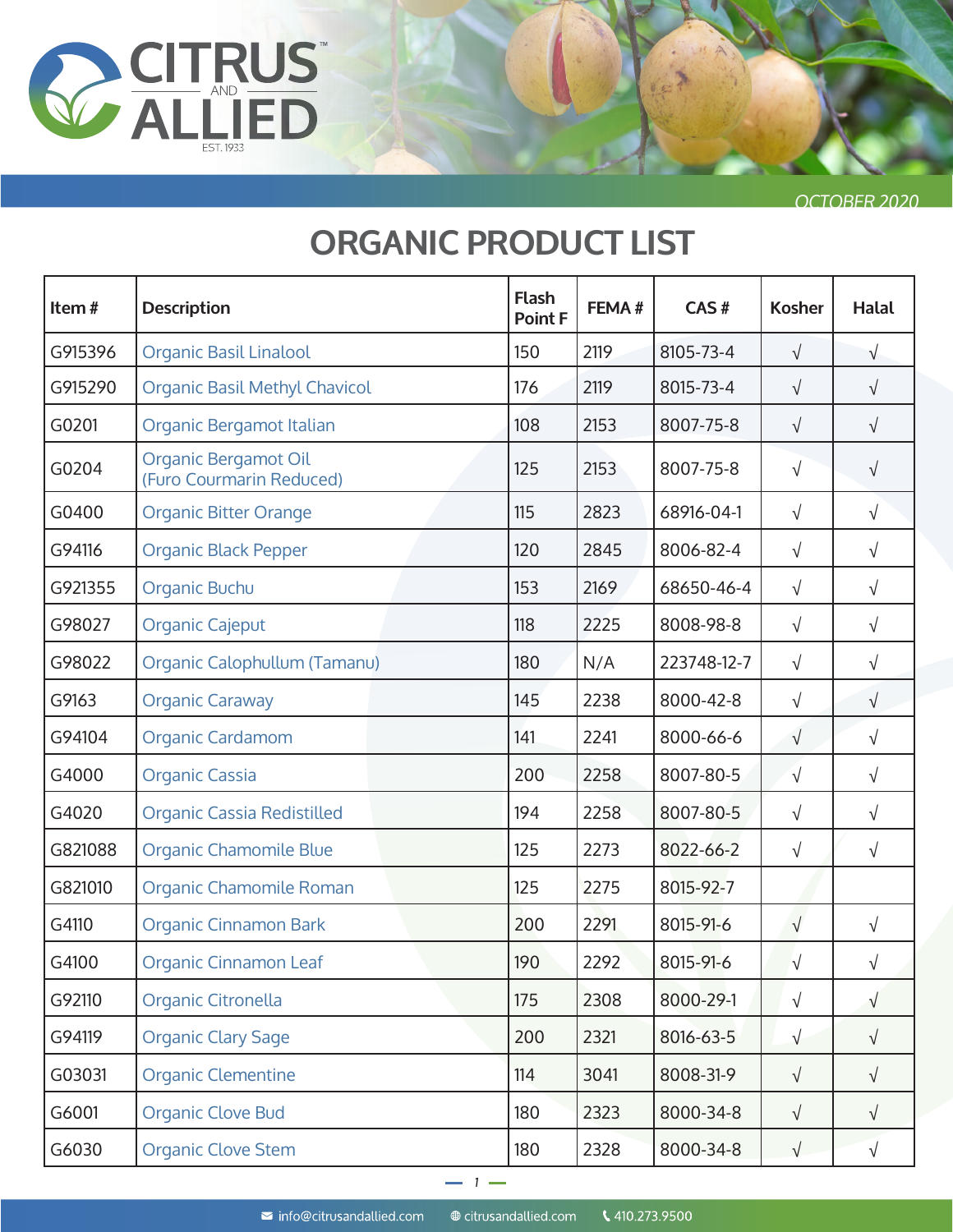

| Item#    | <b>Description</b>                       | <b>Flash</b><br><b>Point F</b> | FEMA# | CAS#       | <b>Kosher</b> | <b>Halal</b> |
|----------|------------------------------------------|--------------------------------|-------|------------|---------------|--------------|
| G91536   | <b>Organic Coriander Leaf</b>            | 174                            | 2334  | 8008-52-4  | $\sqrt{}$     | $\sqrt{ }$   |
| G91527   | <b>Organic Coriander Seed</b>            | 176                            | 2334  | 8008-52-4  | $\sqrt{}$     | $\sqrt{ }$   |
| G3588    | <b>Organic Cornmint</b>                  | 189                            | 4219  | 68917-18-0 | $\sqrt{}$     | $\sqrt{ }$   |
| G935018  | <b>Organic Cornmint Triple Distilled</b> | 169                            | 4219  | 68917-18-0 | $\sqrt{ }$    | $\sqrt{ }$   |
| G935010  | <b>Organic Cornmint Redistilled</b>      | 169                            | 4219  | 68917-18-0 | $\sqrt{ }$    | $\sqrt{}$    |
| G0604    | <b>Organic Cornmint Terpenes</b>         | 125                            | 4219  | 68917-18-0 | $\sqrt{ }$    | $\sqrt{ }$   |
| G236032  | <b>Organic Dillweed</b>                  | 120                            | 2383  | 8006-75-5  | $\sqrt{ }$    | $\sqrt{ }$   |
| G92114   | Organic Eucalyptus Citradora             | 180                            | N/A   | 8000-48-4  | $\sqrt{}$     |              |
| G91011   | <b>Organic Eucalyptus Globulus</b>       | 109                            | 2466  | 8000-48-4  | $\sqrt{ }$    | $\sqrt{ }$   |
| G92549   | <b>Organic Geranium</b>                  | 169                            | N/A   | 8000-46-2  | $\sqrt{}$     | $\sqrt{}$    |
| G94122   | <b>Organic Ginger</b>                    | 185                            | 2522  | N/A        | $\sqrt{}$     | $\sqrt{ }$   |
| G0621PK  | <b>Organic Grapefruit Pink</b>           | 111                            | 2530  | 8016-20-4  | $\sqrt{}$     | $\sqrt{}$    |
| G06215PK | Organic Grapefruit 5-Fold Pink Oil       | 111                            | 2530  | 8016-20-4  | $\sqrt{}$     | $\sqrt{}$    |
| G0621RD  | <b>Organic Grapefruit Red</b>            | 111                            | 2530  | 8016-20-4  | $\sqrt{}$     | $\sqrt{}$    |
| G06215RD | Organic Grapefruit 5-Fold Red Oil        | 111                            | 2530  | 8016-20-4  | $\sqrt{}$     | $\sqrt{}$    |
| G0621    | <b>Organic Grapefruit White</b>          | 111                            | 2530  | 8016-20-4  | $\sqrt{ }$    | $\sqrt{}$    |
| G06215   | Organic Grapefruit 5-Fold White Oil      | 111                            | 2530  | 8016-20-4  | $\sqrt{}$     | $\sqrt{}$    |
| GR0621   | Organic Grapefruit Oil Decolorized       | 115                            | N/A   | N/A        | $\sqrt{ }$    | $\sqrt{}$    |
| G925571  | <b>Organic Juniperberry</b>              | 106                            | 2604  | 8002-68-4  | $\sqrt{}$     | $\sqrt{ }$   |
| G20150   | <b>Organic Lavandin Super</b>            | 144                            | 2618  | 8022-15-9  | $\sqrt{}$     | $\sqrt{ }$   |
| G2011    | Organic Lavender                         | 155                            | 2622  | 8000-28-0  | $\sqrt{}$     | $\sqrt{ }$   |
| G0337    | <b>Organic Lemon Essence</b>             | 115                            | 2625  | 8008-56-8  | $\sqrt{}$     | $\sqrt{ }$   |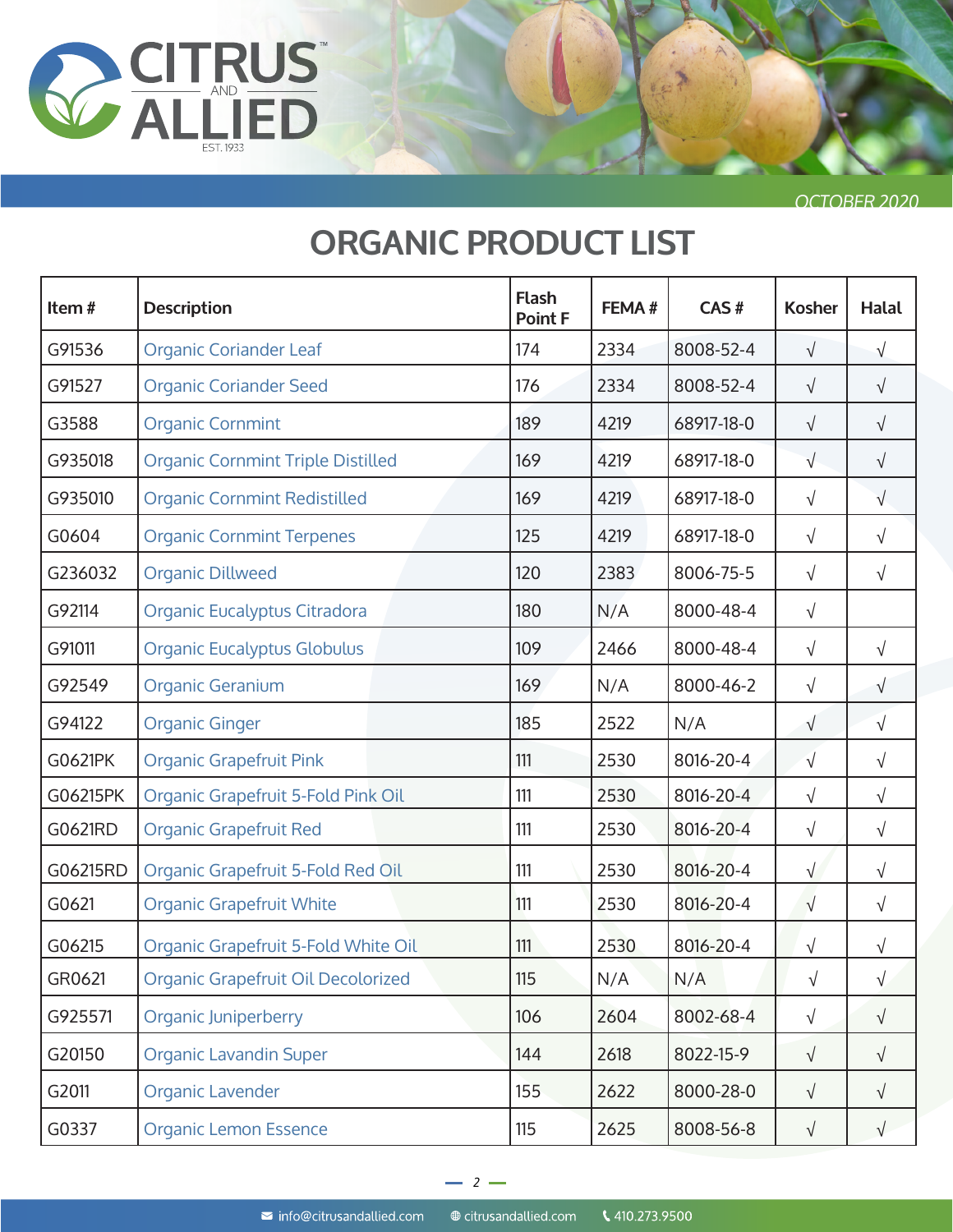

| Item#   | <b>Description</b>                        | <b>Flash</b><br><b>Point F</b> | FEMA# | CAS#       | <b>Kosher</b> | <b>Halal</b> |
|---------|-------------------------------------------|--------------------------------|-------|------------|---------------|--------------|
| G08200  | Organic Lemon Oil                         | 115                            | 2625  | 8008-56-8  | $\sqrt{}$     | $\sqrt{}$    |
| G0803   | Organic Lemon 3-Fold                      | 125                            | 2625  | 8008-56-8  | $\sqrt{}$     | $\sqrt{}$    |
| G0805   | <b>Organic Lemon 5-Fold</b>               | 130                            | 2625  | 84929-31-7 | $\sqrt{ }$    | $\sqrt{ }$   |
| G0810   | Organic Lemon 10-Fold                     | 164                            | 2625  | 84929-31-7 | $\sqrt{ }$    | $\sqrt{ }$   |
| G0800   | <b>Organic Lemon Terpenes</b>             | 115                            | N/A   | 68917-33-9 | $\sqrt{}$     | $\sqrt{}$    |
| G0899   | <b>Organic Lemon Terpeneless</b>          | 195                            | 2626  | 68648-39-5 | $\sqrt{ }$    | $\sqrt{ }$   |
| G0850   | Organic Lemon Oil (Furo Coumarin Reduced) | 115                            | 2625  | 8008-56-8  | $\sqrt{}$     | $\sqrt{ }$   |
| G95520  | <b>Organic Lemongrass</b>                 | 160                            | 2624  | N/A        | $\sqrt{}$     | $\sqrt{ }$   |
| G09200  | <b>Organic Lime Oil Distilled</b>         | 115                            | 2631  | 8008-26-2  | $\sqrt{}$     | $\sqrt{}$    |
| G09204  | Organic Lime Distilled 4-Fold             | 115                            | 2631  | 8008-26-2  | $\sqrt{}$     | $\sqrt{}$    |
| G09205  | Organic Lime Distilled 5-Fold             | 122                            | 2631  | 8008-26-2  | $\sqrt{}$     | $\sqrt{ }$   |
| G0900   | <b>Organic Lime Distilled Terpenes</b>    | 104                            | 2631  | 68917-71-5 | $\sqrt{ }$    | $\sqrt{ }$   |
| G0903   | <b>Organic Lime Expressed</b>             | 115                            | 2631  | 8008-26-2  | $\sqrt{}$     | $\sqrt{ }$   |
| G09032  | <b>Organic Lime Expressed 2-Fold</b>      | 115                            | 2631  | 8008-26-2  | $\sqrt{}$     | $\sqrt{ }$   |
| G09034  | Organic Lime Expressed 4-Fold             | 115                            | 2631  | 8008-26-2  | $\sqrt{}$     | $\sqrt{ }$   |
| G09030  | <b>Organic Lime Expressed Terpenes</b>    | 115                            | 2631  | 68917-71-5 | $\sqrt{}$     | $\sqrt{ }$   |
| G903812 | Organic Litsea Cubeba                     | 160                            | 3846  | 68855-99-2 | $\sqrt{}$     | $\sqrt{ }$   |
| G0501   | <b>Organic Mandarin Green</b>             | 120                            | 2657  | 8008-31-9  | $\sqrt{}$     |              |
| G0502   | <b>Organic Mandarin Red</b>               | 120                            | 2657  | 8008-31-9  |               |              |
| G912665 | <b>Organic Menthol Crystals</b>           | 200                            | 2665  | 2216-51-5  | $\sqrt{}$     |              |
| G74514  | <b>Organic Nutmeg</b>                     | 109                            | 2793  | 8008-45-5  | $\sqrt{}$     | $\sqrt{}$    |
| G07200  | <b>Organic Orange</b>                     | 115                            | 2825  | 8008-57-9  | $\sqrt{}$     | $\sqrt{ }$   |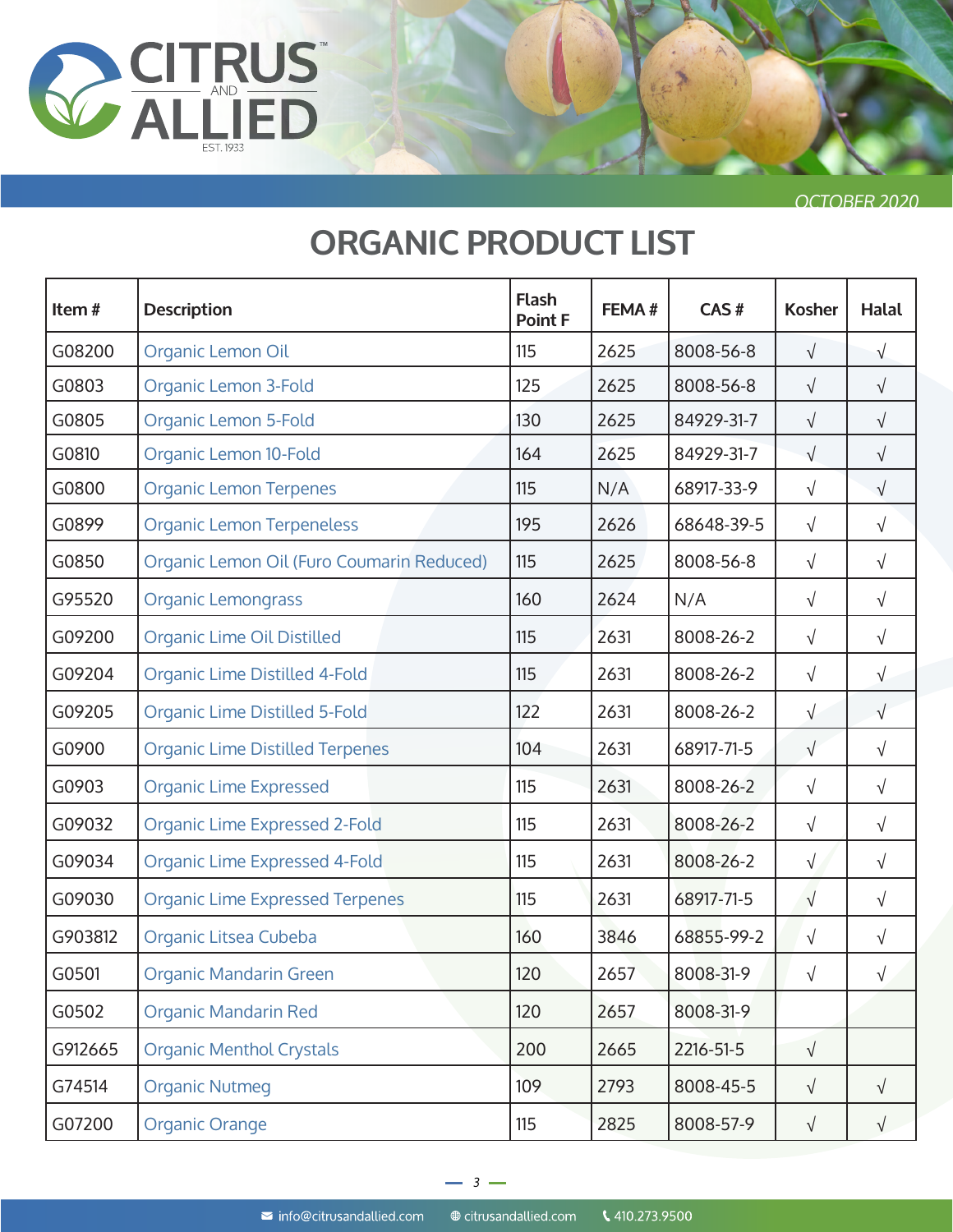

| Item#   | <b>Description</b>                                       | <b>Flash</b><br><b>Point F</b> | FEMA# | CAS#       | <b>Kosher</b> | <b>Halal</b> |
|---------|----------------------------------------------------------|--------------------------------|-------|------------|---------------|--------------|
| G0702C  | Organic Orange 2-Fold (Colorless)                        | 115                            | 2825  | 8028-48-6  | $\sqrt{}$     | $\sqrt{}$    |
| G0705   | <b>Organic Orange 5-Fold</b>                             | 115                            | 2825  | 68606-94-0 | $\sqrt{}$     | $\sqrt{}$    |
| G0710   | Organic Orange 10-Fold                                   | 115                            | 2825  | 8008-57-9  | $\sqrt{ }$    | $\sqrt{}$    |
| G0799   | <b>Organic Orange Terpeneless</b>                        | 119                            | 2822  | 8008-57-9  | $\sqrt{}$     | $\sqrt{}$    |
| G0700   | <b>Organic Orange Terpenes</b>                           | 115                            | 2825  | 68647-72-3 | $\sqrt{}$     | $\sqrt{}$    |
| G07009  | <b>Organic Orange Terpenes</b><br>(Ulta High Purity 95%) | 115                            | 2825  | 68647-72-3 | $\sqrt{}$     | $\sqrt{}$    |
| G0730   | Organic Orange Oil (Furo Coumarin Reduced)               | 115                            | 2825  | 8008-57-9  | $\sqrt{}$     | $\sqrt{}$    |
| G9162   | Organic Oregano                                          | 148                            | 2828  | 8007-11-2  | $\sqrt{}$     | $\sqrt{}$    |
| G91630  | Organic Oregano Spanish                                  | 148                            | 2827  | 8007-11-2  | $\sqrt{}$     |              |
| G94105  | Organic Palmarosa                                        | 200                            | 2831  | 8014-19-5  | $\sqrt{}$     | $\sqrt{}$    |
| G92120  | Organic Patchouli                                        | 200                            | 2838  | 8014 09 3  | $\sqrt{}$     | $\sqrt{}$    |
| G3019   | <b>Organic Peppermint</b>                                | 165                            | 2848  | 8006-90-4  | $\sqrt{}$     | $\sqrt{}$    |
| G93011  | <b>Organic Peppermint Redistilled</b>                    | 160                            | 2848  | 8006-90-4  | $\sqrt{}$     | $\sqrt{}$    |
| G0600   | <b>Organic Peppermint Terpenes</b>                       | 125                            | 2848  | 8006-90-4  | $\sqrt{}$     | $\sqrt{}$    |
| G921011 | Organic Petitgrain                                       | 152                            | 2855  | N/A        | $\sqrt{}$     | $\sqrt{}$    |
| G291012 | Organic Petitgrain Bigrade                               | $\mathbf 0$                    | N/A   | N/A        |               |              |
| G94080  | Organic Rose Oil                                         | 152                            | 2989  | 8007-01-0  |               |              |
| G92128  | Organic Bois De Rose Oil                                 | 210                            | 2156  | 8015-77-8  |               |              |
| G1011   | <b>Organic Rosemary</b>                                  | 155                            | 2992  | 8000-25-7  | $\sqrt{}$     | $\sqrt{}$    |
| G4084   | <b>Organic Rose Water</b>                                | 200                            | N/A   | N/A        | $\sqrt{}$     | $\sqrt{}$    |
| G94110  | <b>Organic Sage</b>                                      | 124                            | 3001  | 8022-56-8  | $\sqrt{}$     | $\sqrt{}$    |
| G3201   | <b>Organic Spearmint</b>                                 | 145                            | 3032  | 8008-79-5  | $\sqrt{}$     | $\sqrt{}$    |